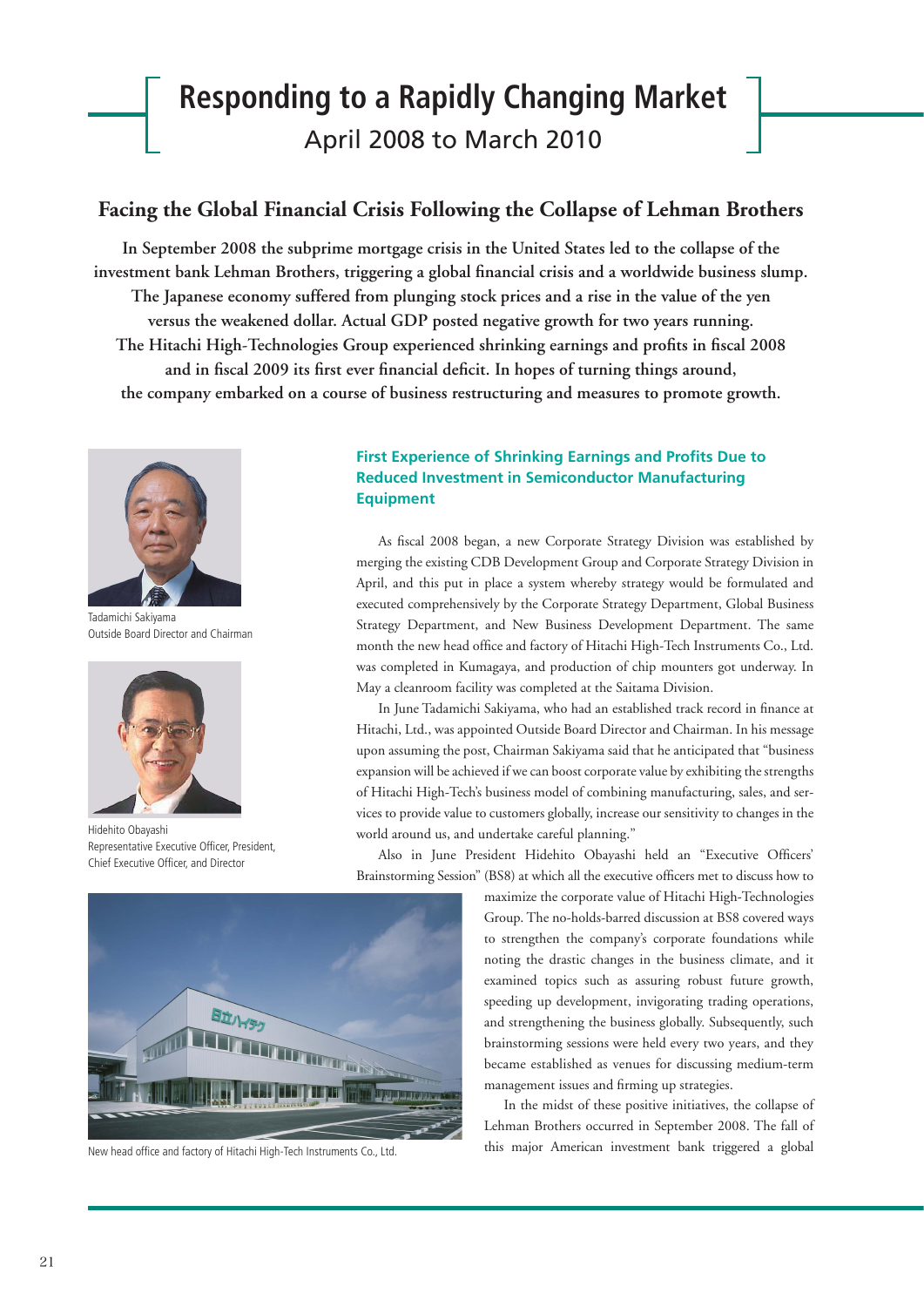### *Trading Activities*

#### COLUMN 3 **The Mobile Phone Business in America**

financial crisis and a worldwide business slump that continued to expand in scope. Uncertainty about the implications for the U.S. economy as a whole caused the yen to rise as the dollar weakened. This strangled investment worldwide, including in the automotive and semiconductor sectors. In Japan more and more companies put into place temporary freezes on investment, and the business prospects of Hitachi High-Technologies took a sudden turn for the worse.

(click<br>here

President Obayashi decided that in order to overcome the first serious crisis faced by Hitachi High-Technologies since its integration, the entire company must act as one. In a message titled "To All Employees" he laid out the facts regarding the difficult business climate in the latter half of fiscal 2008 and the forecast for the company's consolidated financial results for fiscal 2008. He identified as urgent priorities active implementation of business restructuring, reduction of costs overall, speeding up of development, deepening of consolidated management, stronger cash flow management, adhering to "the basics and the ethics," preventing unnecessary losses, and systematic training of personnel.

 Nevertheless, due to the effects of the slow recovery of the semiconductor manufacturing equipment and LCD-related manufacturing equipment markets, the consolidated financial results for fiscal 2008 showed a reduction in sales of 17.8% year-on-year to  $4775$  billion, a 69.7% drop in operating profit to  $414.9$ billion, and a 73.7% reduction in current net profit to ¥7.1 billion. This was Hitachi High-Technologies' first year-on-year drop in earnings and profits since its establishment.

#### **Overcoming the Crisis and Implementing Business Restructuring Aimed at Growth**

The difficult business environment continued as fiscal 2009 arrived, and Hitachi High-Technologies, aware that uncertainty about the outlook for the world economy would continue for some time, launched a business restructuring program aimed at turning around the company's performance quickly.

 The most urgent measures were considered to be a thorough review of personnel and costs. Steps taken included reducing executive remuneration; reducing equipment idle time; adjusting personnel levels by introducing early retirement; implementing business holidays; introducing delays in the system of regular raises; wage cuts; strict selectivity in capital investment and R&D expenditures; inventory reductions; and comprehensive review of sales, general, and administrative expenses.

 In addition to such measures intended to reduce costs overall, emphasis was placed on rebuilding to create an optimized management system as preparation for future progress and on accelerating the growth strategy.

 As part of reorganization efforts aimed at an optimized management system, in April 2009 the New Business Development Department was eliminated from the Corporate Strategy Division and its functions transferred to sections dealing with trading operations. Also, the chip mounter–related operations of the Industrial Production Systems Div. were consolidated within the Packaging & Assembly Systems Dept. of the Advanced Equipment & Systems



Scenes from the brainstorming session held on June 28 and 29, 2008, where discussions were held on topics such as "speeding up development," "invigorating trading operations," and "strengthening the business globally"



Worldwide trends of the semiconductor market, capital investment, and manufacturing equipment market (source: 2011 Semiconductor Manufacturing Equipment Data Book)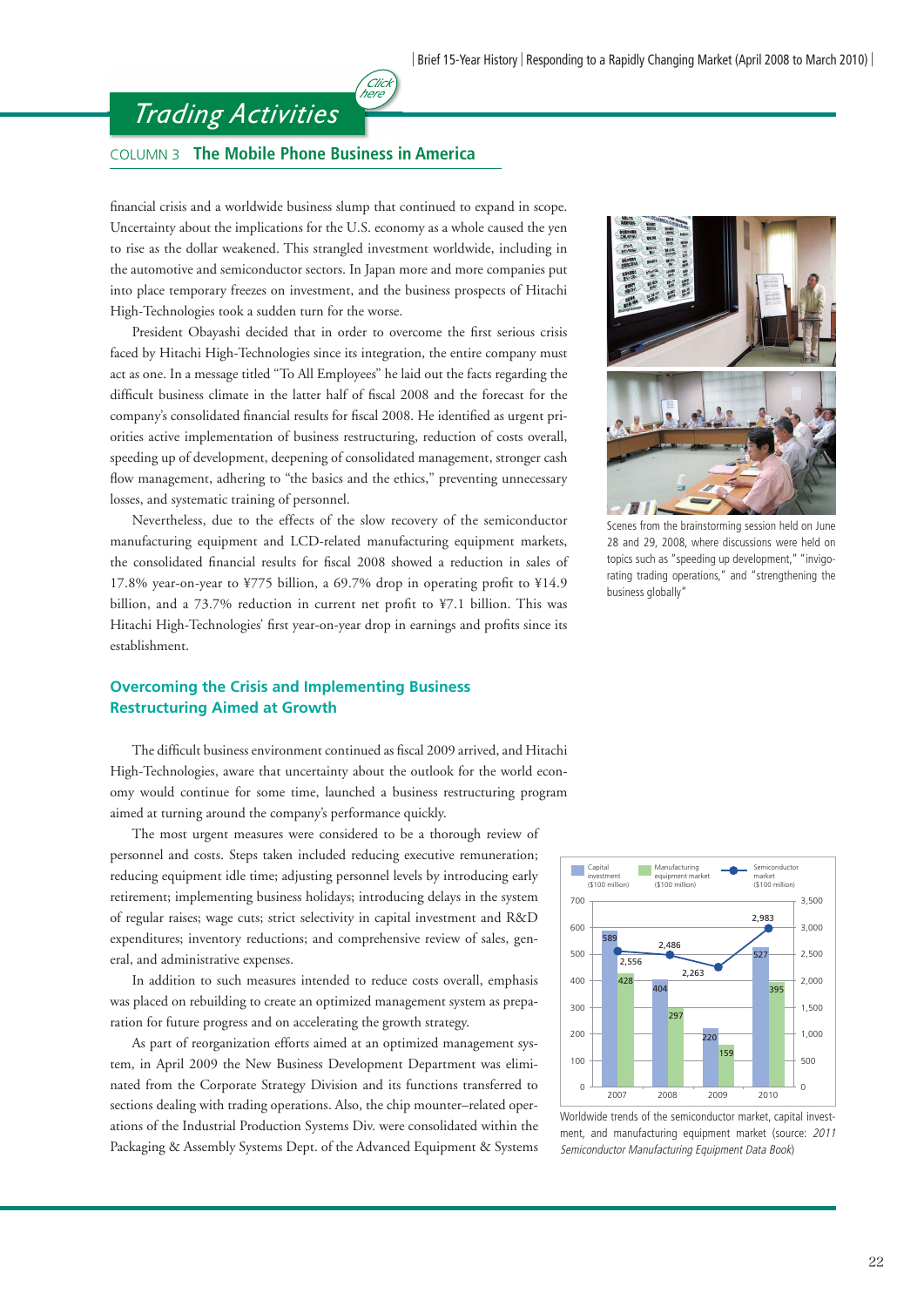

New manufacturing building at Naka Division (operation started May 2009)

| 0005000030000001050E+<br>竖支<br>か<br>体製造装置<br>はキ<br>金<br>とに<br>2<br>0<br>日立ハイテ<br>╯<br>の出<br>業赤<br>⊟<br>道借対<br>ī<br>Ÿ<br>管理<br>ャッシュフロ<br>λ<br>管理<br>立年<br>ハイ<br>学に転落<br>ŋ<br>する。<br>を従<br>照<br>部門など車<br>$\dot{3}$<br>定厳<br>テクノロジー<br>Ä<br>月期<br>$\triangle$<br>莱<br>癸を作成<br>格<br> する見<br>期<br>か<br>仁<br>ľ<br>より<br>ίĨ<br>こう半導<br>する。<br>ク<br>€<br>連<br>. e<br>現金<br>诵<br>Ż |                                                                                                                                                                    |
|---------------------------------------------------------------------------------------------------------------------------------------------------------------------------------------------------------------------------------------------------------------------------------------------------------------------------------------------------------------------------|--------------------------------------------------------------------------------------------------------------------------------------------------------------------|
| キャッシュ管理<br>部門ごとに徹底<br>造装<br>着手<br>的<br>$\frac{L}{C}$<br>究<br>産<br>開<br>な<br>īΕ<br>ö<br>置<br>社員<br>ζĪ<br>発<br>の削<br>今期<br>Ż<br>z<br>の<br>の受注低<br><ト構造<br>絞<br>減<br>の削<br>$\overline{6}$<br>30<br>は<br>これ<br>ŋ<br>运<br>設備<br>減<br>。を受け<br>億<br>を含む抜<br>迷は長<br>み<br> の見直<br>$rac{5}{40}$<br>乜<br>投資<br>棚<br>期<br>卸<br>同<br>億<br>l<br>٠<br>研<br>臼<br>ÎΥ.<br>木<br>衦<br>U       | 資に依然慎<br>現<br>Ų<br>半導体<br>金<br>創<br>不<br>茁<br>況<br>力<br>$\times$<br>ጣ<br>を高<br>重で<br>Ì<br>長<br>力<br>期<br>Ě<br>める<br>化<br>半導体<br>-は設備<br>汇<br>考<br>備<br>禿<br>え<br>曳 |
| を確保できる見<br>支<br>τ<br>ど運営体制<br>ヤツ<br>徹<br>$\sigma$<br>キャッシ<br>おり<br>底<br>Ç<br>シュ<br>子<br>2010<br>フ<br>これ<br>20<br>$\triangle$<br>$\mathbf{r}$<br>Ó<br>億<br>$\sigma$<br>を機<br>Ī<br>期<br>再<br>フロ<br>€<br>涌<br>前<br>編<br>純<br>$\mathbf{I}$<br>汇<br>しだ。<br>も)<br>í)<br>當理<br>洛部<br>実<br>珼<br>の<br>施<br>L<br>金<br>P٩<br>岑<br>収                                                  | $\sigma$<br>J,<br>管<br>事業部門ご<br>環<br>理<br>ö<br>〈トを削<br>もコ<br>事業部<br>Z<br>ごとのキ<br>(ト構造)<br>減<br>P٩<br>-ਰੇ<br>の統<br>見<br>ャ<br>直<br>合<br>ツ                            |

Article in June 5, 2009, edition of Nihon Keizai Shimbun reporting stricter cash flow management policies



LABOSPECT 008 Hitachi automated clinical testing analyzer installed at Tokyo Technical Center

Sales Div., and a new SMT & Assembly Systems Division was established. These were placed within the Semiconductor Equipment Business Group in order to integrate the semiconductor back-end business.

The Life Science Business Group was renamed the Analytical Sciences Business Group, and analysis equipment–related businesses such as electron microscopes were transferred to its purview in order to integrate the analysis equipment business.

A Global Trading Group was put in place to optimize trading operations overall and create new business opportunities, and a Strategic Planning Division and Ecology & Energy Business Division were newly established within it. Under this new system, strategic initiatives and efforts to create new business opportunities in growth fields were encouraged. In particular, in

the energy and environmental solutions field there was a policy of aggressive promotion of businesses related to lithium-ion batteries, solar cells, and fuel cells. On the other hand, the Industrial Production Systems Division and Electronic Devices Division were disbanded.

 In the manufacturing area, operations commenced at a new state-of-the-art manufacturing building at the Naka Division in May 2009, boosting production efficiency for semiconductor manufacturing equipment and medical analysis equipment.

 To promote global expansion, Hitachi High-Technologies endeavored to establish firm foundations for future business in emerging markets such as China, the ASEAN nations, India, and Brazil. Emphasis was placed on training personnel who would be instrumental in opening up new markets and cultivating new business opportunities.

The difficult business climate continued into the second half of the fiscal year, and it was necessary to revise the performance forecast downward. President Obayashi focused the company's efforts on building a business system responsive to market fluctuations, creating new business opportunities, speeding up development, deepening consolidated management, implementing cash flow management, strengthening the company's global position, personnel training, and adhering to "the basics and the ethics."

#### **Diffi culties Engineering a Turnaround**

As expected, the global economic slump continued through fiscal 2009, and the situation was worsened by the further rise in the yen exchange rate and spiraling crude oil prices.

 In October 2009 President Obayashi released a message titled "Entering the Second Half of Fiscal 2009." He called for renewed efforts to build a business system responsive to market fluctuations, create new business opportunities, speed up development, deepen consolidated management, implement cash flow management, strengthen the company's global position, train personnel, and adhere to "the basics and the ethics."

 Aiming for an early turnaround in business performance, Hitachi High-Technologies continued to reexamine its cost structure. Initiatives to cultivate new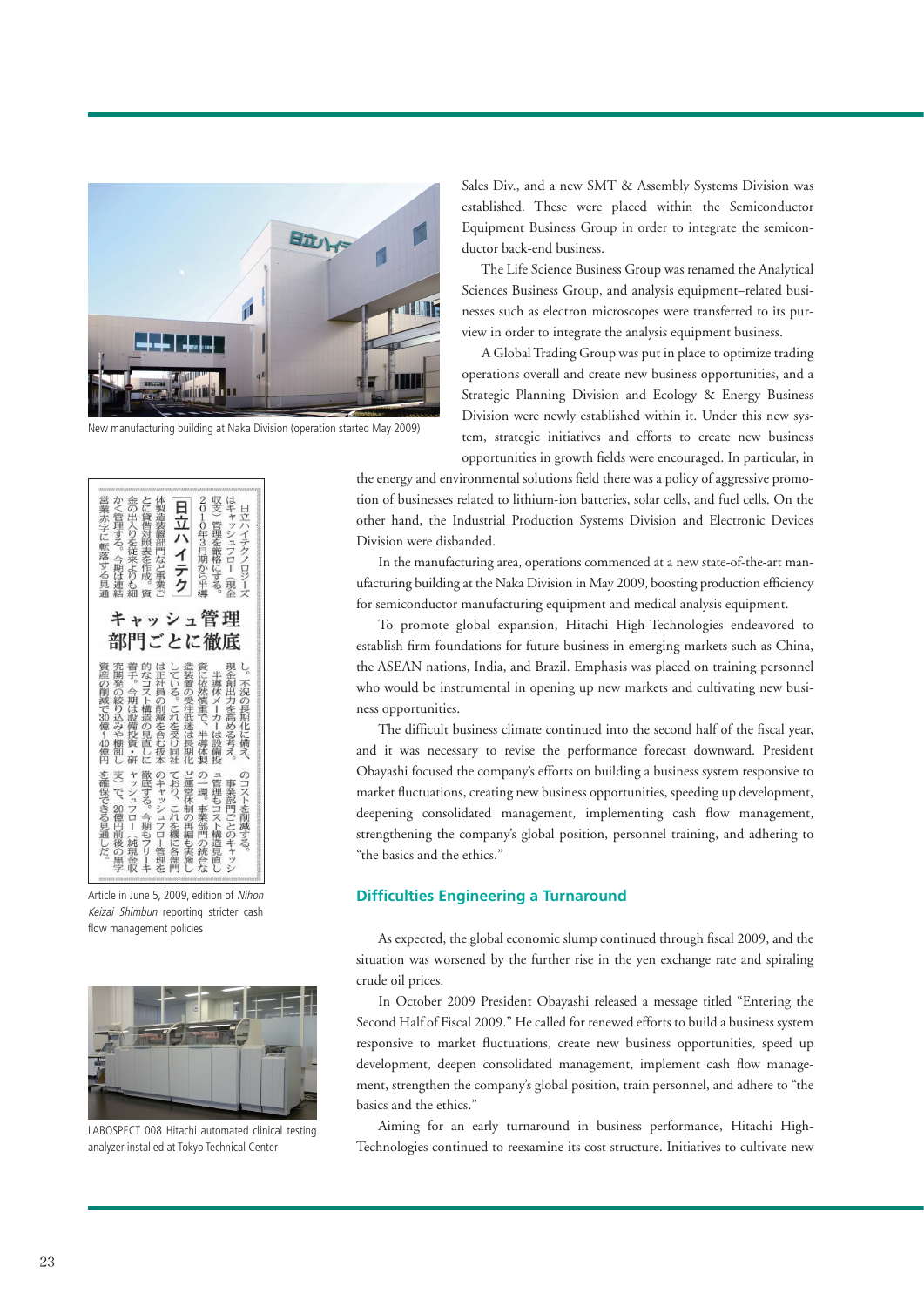business opportunities in order to accelerate the growth strategy included the launch of *NEXT Yuho Kakumei*, an online service for trading in marketable securities; an organizational reform solutions business utilizing Business Microscope, a system for visualizing organizational activities; and High-Tech Vision, a video conferencing system business. Considerable emphasis was placed on these efforts to quickly boost revenue.

 In October it was announced that Hitachi High-Technologies would be taking over the bonder business of Renesas Eastern Japan Semiconductor, Inc., with the spring of 2010 as the target timeframe. Also in October the Tokyo Technical Center opened as a facility for training customers in the use of medical analysis equipment. The center was outfitted with advanced machines and equipment, allowing training to take place comfortably and efficiently. Customers had a very favorable opinion of the facility, as it enabled their employees to understand the operation of the products and to thoroughly familiarize themselves with all aspects of them.

 In other initiatives aimed at generating new growth, Hitachi High-Technologies teamed up with Britain's Centre for Process Innovation Ltd. and Hitachi, Ltd. to enter the direct methanol fuel cell business; a strategic partnership agreement was reached with XeroCoat, Inc. of the United States for the sale of anti-reflective coating equipment and materials for solar modules; and collaboration continued with Hitachi, Ltd., Hitachi Transport System, Ltd., and others on overseas procurement solutions.

 In the second half of 2009 there were signs of improvement in the world economy, and there was hope of a gradual recovery of the economic climate in Japan.

 Nevertheless, hopes for a full-scale market recovery in semiconductor and LCD-related equipment did not pan out, and the consolidated financial results for fiscal 2009 showed a reduction in sales of 20% year-on-year to ¥616.9 billion, an operating loss of ¥1.6 billion, and a current net loss of ¥2.8 billion. This was Hitachi High-Technologies' first financial deficit since its establishment.

 Even in this dire situation there were some bright spots. In April 2009 Hitachi High-Technologies was honored at the 2009 Excellence in Intellectual Property Awards with the "Commendation from the Minister of Economy, Trade and Industry (Outstanding Patent Strategy Company Award)."

 This award recognized that Hitachi High-Technologies considers intellectual property to be a precious corporate asset and that it works actively to utilize it and increase its value.





Fiscal 2009, Excellence in Intellectual Property Awards ceremony